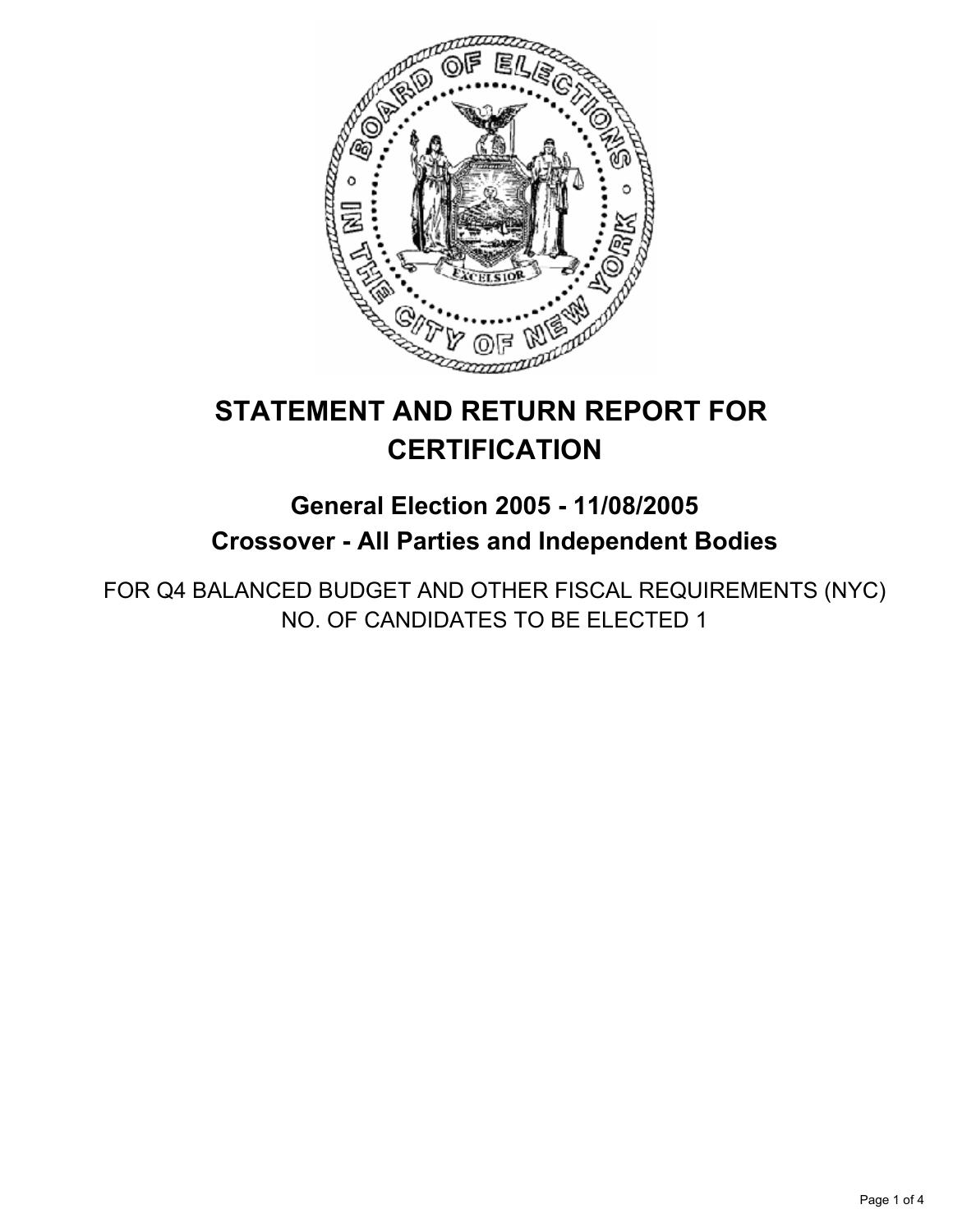

## **New York County**

| PUBLIC COUNTER       | 320,823 |
|----------------------|---------|
| EMERGENCY            | 604     |
| ABSENTEE/MILITARY    | 6,286   |
| AFFIDAVIT            | 5,140   |
| <b>TOTAL BALLOTS</b> | 332,853 |
| YES                  | 123,166 |
| NΟ                   | 31,155  |
| <b>TOTAL VOTES</b>   | 154,321 |
| UNRECORDED           | 178,532 |
|                      |         |

#### **Bronx County**

| PUBLIC COUNTER       | 194,006 |
|----------------------|---------|
| <b>EMERGENCY</b>     | 719     |
| ABSENTEE/MILITARY    | 3,696   |
| AFFIDAVIT            | 2,972   |
| <b>TOTAL BALLOTS</b> | 201,393 |
| <b>YES</b>           | 38,347  |
| <b>NO</b>            | 10,783  |
| <b>TOTAL VOTES</b>   | 49,130  |
| <b>UNRECORDED</b>    | 152.263 |

#### **Kings County**

| PUBLIC COUNTER       | 355,382 |
|----------------------|---------|
| <b>EMERGENCY</b>     | 2,177   |
| ABSENTEE/MILITARY    | 5,876   |
| <b>AFFIDAVIT</b>     | 4,236   |
| <b>TOTAL BALLOTS</b> | 367,671 |
| <b>YES</b>           | 81,771  |
| <b>NO</b>            | 27,241  |
| <b>TOTAL VOTES</b>   | 109,012 |
| <b>UNRECORDED</b>    | 258,659 |

#### **Queens County**

| <b>PUBLIC COUNTER</b> | 313,444 |
|-----------------------|---------|
| <b>EMERGENCY</b>      | 624     |
| ABSENTEE/MILITARY     | 6,077   |
| <b>AFFIDAVIT</b>      | 3,546   |
| <b>TOTAL BALLOTS</b>  | 323,691 |
| <b>YES</b>            | 86,425  |
| <b>NO</b>             | 29,227  |
| <b>TOTAL VOTES</b>    | 115,652 |
| <b>UNRECORDED</b>     | 208,039 |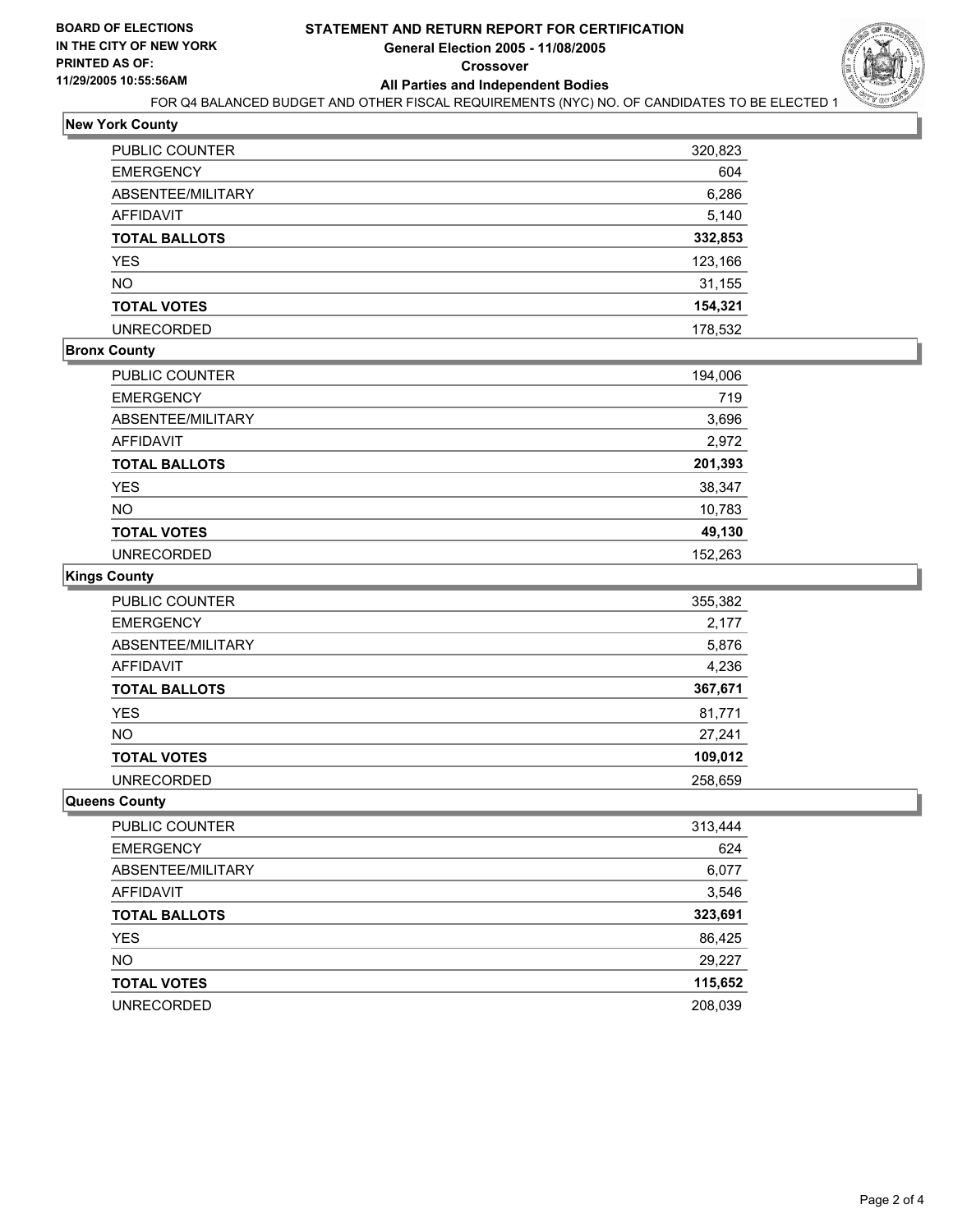

## **Richmond County**

| PUBLIC COUNTER       | 86,364 |
|----------------------|--------|
| <b>EMERGENCY</b>     | 60     |
| ABSENTEE/MILITARY    | 2,390  |
| AFFIDAVIT            | 938    |
| <b>TOTAL BALLOTS</b> | 89,752 |
| <b>YES</b>           | 33,062 |
| <b>NO</b>            | 13,391 |
| <b>TOTAL VOTES</b>   | 46,453 |
| <b>UNRECORDED</b>    | 43,299 |
|                      |        |